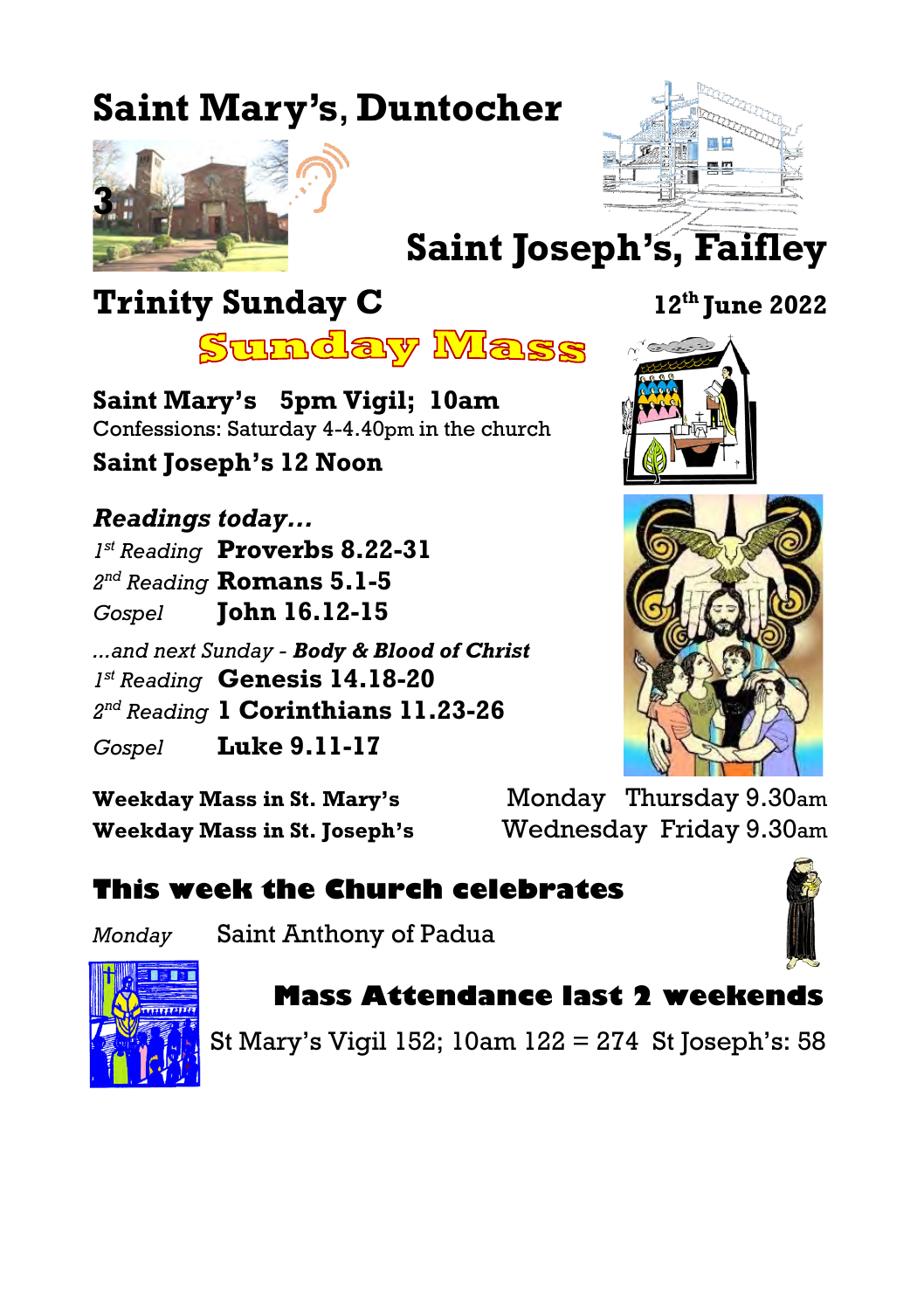#### **Children's Liturgy**

It is hoped to restart this again in September in both parishes. Please contact Fr. Paul if you would  $\sqrt{\frac{1}{2}}$ be willing to help, subject to all safequarding documents being in place.



### **Let the Children Live Colombia**

There is a Dinner-Dance in St. Stephen's Hall on Saturday from 7pm-midnight: 3 course dinner with welcome drink, tea/coffee. Tickets £15pp.

 $\mathbb{\widehat{B}}$  Brendan : 07876 697423 or  $\hat{\mathbb{C}}$  [ashtonb551@g-mail.com](mailto:ashtonb551@g-mail.com)

## **Outbreak of Dry Rot**

Work continues this week to the confessional box area which has been damaged by dry rot.

## **Justice and Peace Scotland**

Listening to the cry of those who suffer violence and are oppressed by unjust systems and structures and hearing the appeal of a world that by its perversity contradicts the plan of its Creator, we have shared our awareness of the Church's vocation to be present in the heart of the world by proclaiming the Good News to the poor, freedom to the oppressed, and joy to the afflicted." *Justice in the world, parag 5*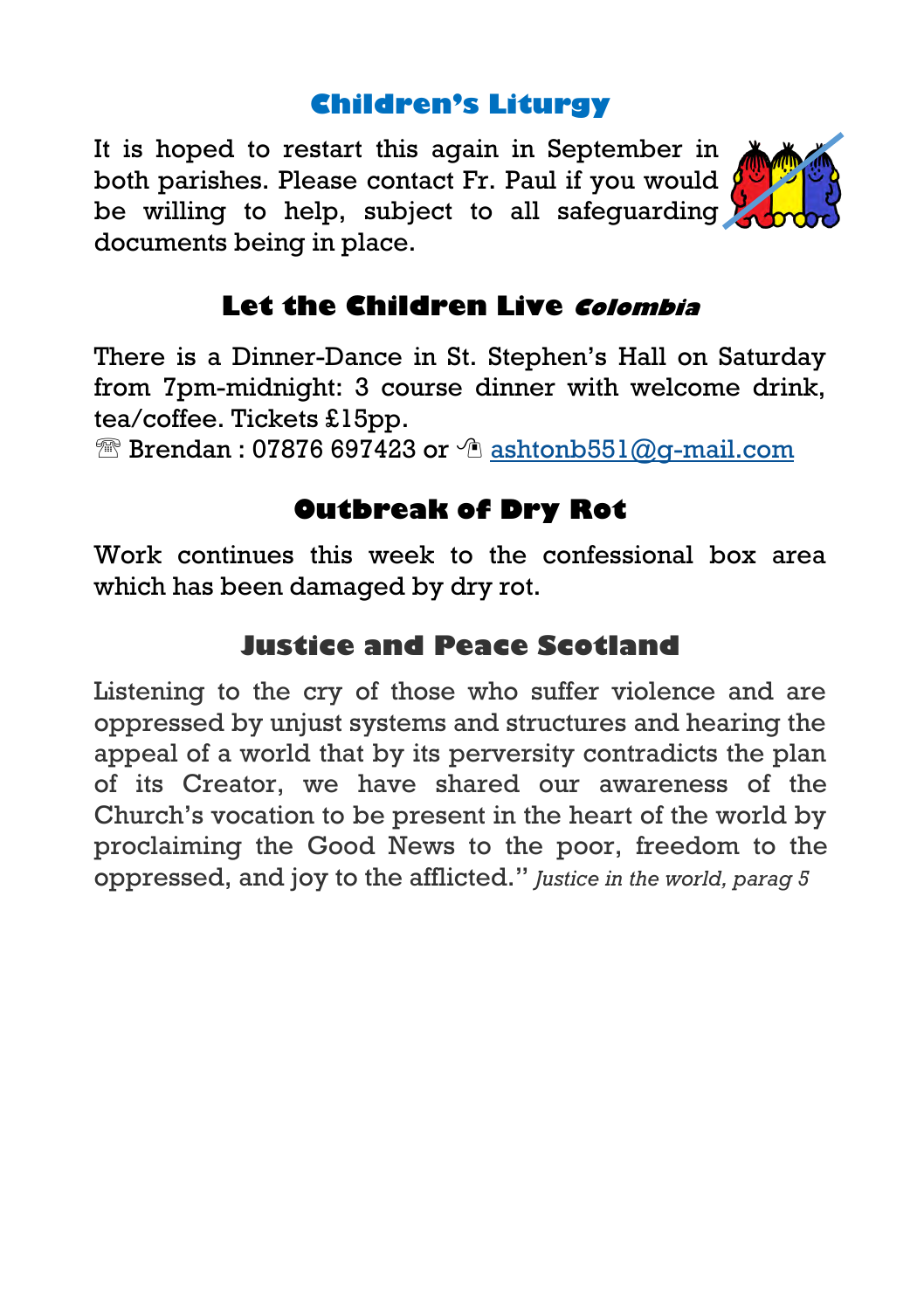#### **Thank You**

*for your ongoing support…*



*Donations & intentions through the door need a note to tell us what they are for.*

| <b>£ The Bottom Line £</b>                                                                                                                                              |                 |                     |                 |                         |
|-------------------------------------------------------------------------------------------------------------------------------------------------------------------------|-----------------|---------------------|-----------------|-------------------------|
| Thank you for your generosity                                                                                                                                           |                 |                     |                 |                         |
| <b>St Mary</b>                                                                                                                                                          | <b>Donation</b> | <b>Collection</b>   | <b>Day Life</b> | <b>Total</b>            |
| <b>1st</b>                                                                                                                                                              | £500            | £742                | £O              | £1242                   |
| $2nd*$                                                                                                                                                                  | £O              | £O                  | £527            | £527                    |
| <b>St Joseph</b>                                                                                                                                                        |                 | £0 To be ann ounced |                 | £0                      |
| To support us and reduce cash handling by our volunteers, you can<br>pay through your bank to:<br>St Mary's Building Fund (2 <sup>nd</sup> Collection) Account 00254571 |                 |                     |                 |                         |
| <b>Second Collections</b>                                                                                                                                               |                 |                     |                 |                         |
| Today/Next Sunday Parish*                                                                                                                                               |                 |                     |                 | 26th June Peter's Pence |